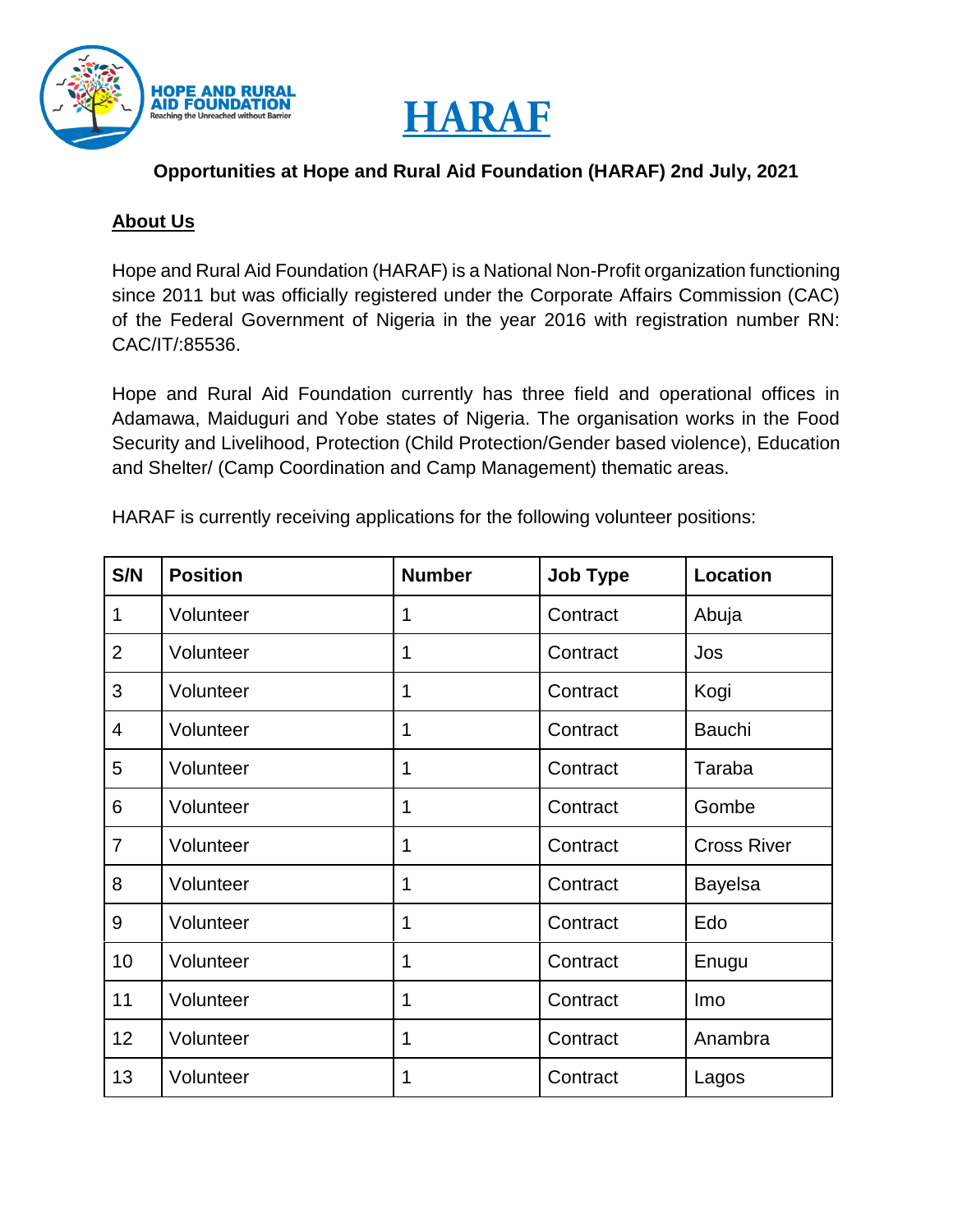

# **HARAF**

| 14 | Volunteer | Contract | Oyo    |
|----|-----------|----------|--------|
| 15 | Volunteer | Contract | Ondo   |
| 16 | Volunteer | Contract | Kano   |
| 17 | Volunteer | Contract | Kaduna |
| 18 | Volunteer | Contract | Sokoto |

## **VOLUNTEER**

**Position:** Volunteer

**Location:** Abuja, Jos, Kogi, Bauchi, Taraba, Gombe, Cross River, Bayelsa, Edo, Enugu, Imo, Anambra, Lagos, Oyo, Ondo, Kano, Kaduna, and Sokoto.

**Experience:** 1 year experience in non-profit organizations (Not Mandatory)

#### **Employment Type:** Contract

**Duration**: 6 Months

**Remuneration: None. Only basic stipends will be provided**.

**Other Benefits:** Access to all of HARAFs Humanitarian/Development Career Resources.

#### **Scope of work.**

Working under the supervision and guidance of the Project Manager, the selected volunteers will be based in designated HARAF locations in their respective states.

The volunteers will take instructions from the Project Manager and Project Assistant to execute the tasks given. The Volunteers are also expected to carry out tasks that may be given to them by other members of the HARAF staff during the duration of their contract.

#### **Functions and Responsibilities**

- Attend weekly and monthly meetings and training.
- Perform all visibility tasks given by the project assistant.
- Participate in on-the-field data collection and entry for various interventions implemented in the field and ensure that complete, accurate, clean and consistent data is shared with the Project Assistant.
- Ensure proper filing of documents including questionnaires, monitoring reports, datasets among others.